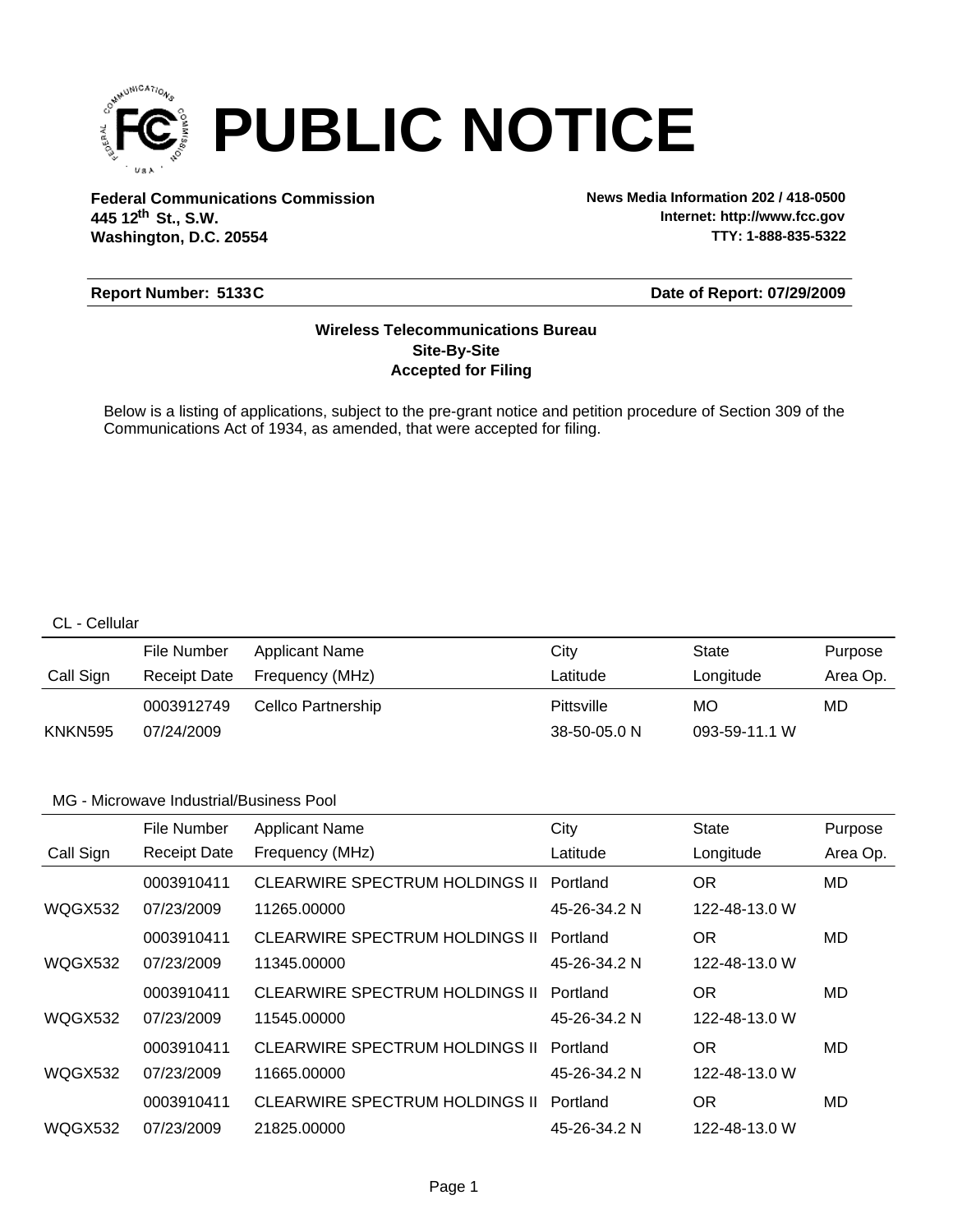|           | File Number         | <b>Applicant Name</b>                            | City         | <b>State</b>  | Purpose   |
|-----------|---------------------|--------------------------------------------------|--------------|---------------|-----------|
| Call Sign | <b>Receipt Date</b> | Frequency (MHz)                                  | Latitude     | Longitude     | Area Op.  |
|           | 0003910411          | CLEARWIRE SPECTRUM HOLDINGS II Portland          |              | <b>OR</b>     | MD        |
| WQGX532   | 07/23/2009          | 21875.00000                                      | 45-26-34.2 N | 122-48-13.0 W |           |
|           | 0003910411          | CLEARWIRE SPECTRUM HOLDINGS II Portland          |              | <b>OR</b>     | <b>MD</b> |
| WQGX532   | 07/23/2009          | 21925.00000                                      | 45-26-34.2 N | 122-48-13.0 W |           |
|           | 0003911834          | CLEARWIRE SPECTRUM HOLDINGS II NORTH LAS VEGAINV |              |               | <b>MD</b> |
| WQJC671   | 07/24/2009          | 19375.00000                                      | 36-16-33.0 N | 115-07-54.8 W |           |
|           | 0003911834          | CLEARWIRE SPECTRUM HOLDINGS II NORTH LAS VEGAINV |              |               | <b>MD</b> |
| WQJC671   | 07/24/2009          | 19475.00000                                      | 36-16-33.0 N | 115-07-54.8 W |           |
|           | 0003911834          | CLEARWIRE SPECTRUM HOLDINGS II NORTH LAS VEGAINV |              |               | <b>MD</b> |
| WQJC671   | 07/24/2009          | 19575.00000                                      | 36-16-33.0 N | 115-07-54.8 W |           |
|           | 0003911834          | CLEARWIRE SPECTRUM HOLDINGS II NORTH LAS VEGAINV |              |               | MD        |
| WQJC671   | 07/24/2009          | 19675.00000                                      | 36-16-33.0 N | 115-07-54.8 W |           |
|           | 0003911835          | CLEARWIRE SPECTRUM HOLDINGS II LAS VEGAS         |              | <b>NV</b>     | <b>MD</b> |
| WQJL214   | 07/24/2009          | 21975.00000                                      | 36-10-07.7 N | 115-11-47.2 W |           |
|           | 0003911835          | CLEARWIRE SPECTRUM HOLDINGS II LAS VEGAS         |              | <b>NV</b>     | MD        |
| WQJL214   | 07/24/2009          | 22025.00000                                      | 36-10-07.7 N | 115-11-47.2 W |           |
|           | 0003911836          | CLEARWIRE SPECTRUM HOLDINGS III LAS VEGAS        |              | <b>NV</b>     | <b>MD</b> |
| WQKC253   | 07/24/2009          | 17965.00000                                      | 36-10-18.1 N | 115-08-48.6 W |           |
|           | 0003911836          | CLEARWIRE SPECTRUM HOLDINGS III LAS VEGAS        |              | <b>NV</b>     | MD        |
| WQKC253   | 07/24/2009          | 18065.00000                                      | 36-10-18.1 N | 115-08-48.6 W |           |
|           | 0003911836          | CLEARWIRE SPECTRUM HOLDINGS III LAS VEGAS        |              | <b>NV</b>     | MD        |
| WQKC253   | 07/24/2009          | 22175.00000                                      | 36-10-18.1 N | 115-08-48.6 W |           |
|           | 0003911836          | CLEARWIRE SPECTRUM HOLDINGS III LAS VEGAS        |              | <b>NV</b>     | MD        |
| WQKC253   | 07/24/2009          | 22275.00000                                      | 36-10-18.1 N | 115-08-48.6 W |           |
|           | 0003911836          | CLEARWIRE SPECTRUM HOLDINGS III LAS VEGAS        |              | <b>NV</b>     | MD        |
| WQKC253   | 07/24/2009          | 23175.00000                                      | 36-10-18.1 N | 115-08-48.6 W |           |
|           | 0003910406          | CLEARWIRE SPECTRUM HOLDINGS III Cicero           |              | IL.           | <b>NE</b> |
|           | 07/23/2009          | 23075.00000                                      | 41-50-43.8 N | 087-44-34.7 W |           |
|           | 0003910406          | <b>CLEARWIRE SPECTRUM HOLDINGS III Cicero</b>    |              | IL.           | <b>NE</b> |
|           | 07/23/2009          | 23175.00000                                      | 41-50-43.8 N | 087-44-34.7 W |           |
|           | 0003910408          | CLEARWIRE SPECTRUM HOLDINGS III Chicago Ridge    |              | IL.           | <b>NE</b> |
|           | 07/23/2009          | 17815.00000                                      | 41-42-35.9 N | 087-47-11.1 W |           |
|           | 0003910408          | CLEARWIRE SPECTRUM HOLDINGS III Chicago Ridge    |              | IL.           | <b>NE</b> |
|           | 07/23/2009          | 17915.00000                                      | 41-42-35.9 N | 087-47-11.1 W |           |
|           | 0003910409          | CLEARWIRE SPECTRUM HOLDINGS III HICKORY HILLS    |              | IL.           | <b>NE</b> |
|           | 07/23/2009          | 19375.00000                                      | 41-43-07.8 N | 087-50-03.9 W |           |
|           | 0003910409          | CLEARWIRE SPECTRUM HOLDINGS III HICKORY HILLS    |              | IL            | <b>NE</b> |
|           | 07/23/2009          | 19475.00000                                      | 41-43-07.8 N | 087-50-03.9 W |           |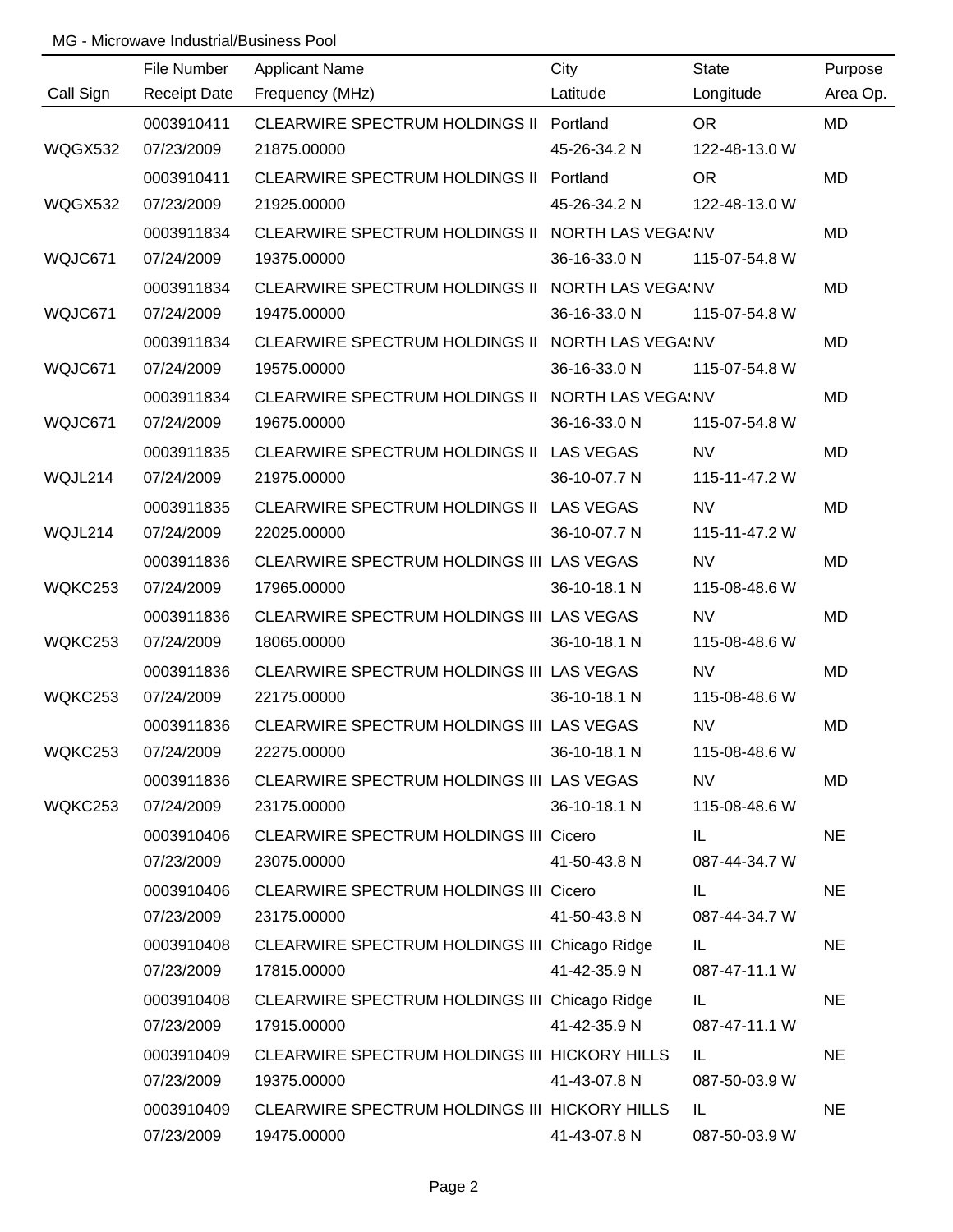|           | File Number         | <b>Applicant Name</b>                         | City          | <b>State</b>  | Purpose   |
|-----------|---------------------|-----------------------------------------------|---------------|---------------|-----------|
| Call Sign | <b>Receipt Date</b> | Frequency (MHz)                               | Latitude      | Longitude     | Area Op.  |
|           | 0003910409          | CLEARWIRE SPECTRUM HOLDINGS III HICKORY HILLS |               | IL.           | <b>NE</b> |
|           | 07/23/2009          | 23025.00000                                   | 41-43-07.8 N  | 087-50-03.9 W |           |
|           | 0003910409          | CLEARWIRE SPECTRUM HOLDINGS III HICKORY HILLS |               | IL.           | <b>NE</b> |
|           | 07/23/2009          | 23125.00000                                   | 41-43-07.8 N  | 087-50-03.9 W |           |
|           | 0003910410          | CLEARWIRE SPECTRUM HOLDINGS III LOCKPORT      |               | IL            | <b>NE</b> |
|           | 07/23/2009          | 23025.00000                                   | 41-35-41.0 N  | 088-04-19.3 W |           |
|           | 0003910410          | CLEARWIRE SPECTRUM HOLDINGS III LOCKPORT      |               | IL.           | <b>NE</b> |
|           | 07/23/2009          | 23125.00000                                   | 41-35-41.0 N  | 088-04-19.3 W |           |
|           | 0003910413          | Turn Wireless, LLC                            | Oak View      | CA            | <b>NE</b> |
|           | 07/23/2009          | 11485.00000                                   | 34-20-55.0 N  | 119-20-16.4 W |           |
|           | 0003910413          | Turn Wireless, LLC                            | Oak View      | CA            | <b>NE</b> |
|           | 07/23/2009          | 11685.00000                                   | 34-20-55.0 N  | 119-20-16.4 W |           |
|           | 0003910413          | Turn Wireless, LLC                            | Oak View      | CA            | <b>NE</b> |
|           | 07/23/2009          | 17965.00000                                   | 34-20-55.0 N  | 119-20-16.4 W |           |
|           | 0003910414          | Turn Wireless, LLC                            | Santa Barbara | CA            | <b>NE</b> |
|           | 07/23/2009          | 10995.00000                                   | 34-27-55.4 N  | 119-40-41.0 W |           |
|           | 0003910414          | Turn Wireless, LLC                            | Santa Barbara | CA            | <b>NE</b> |
|           | 07/23/2009          | 11185.00000                                   | 34-27-55.4 N  | 119-40-41.0 W |           |
|           | 0003910414          | Turn Wireless, LLC                            | Santa Barbara | CA            | <b>NE</b> |
|           | 07/23/2009          | 19525.00000                                   | 34-27-55.4 N  | 119-40-41.0 W |           |
|           | 0003910415          | Turn Wireless, LLC                            | Los Angeles   | CA            | <b>NE</b> |
|           | 07/23/2009          | 11525.00000                                   | 34-03-43.2 N  | 118-21-31.4 W |           |
|           | 0003910415          | Turn Wireless, LLC                            | Los Angeles   | CA            | <b>NE</b> |
|           | 07/23/2009          | 11565.00000                                   | 34-03-43.2 N  | 118-21-31.4 W |           |
|           | 0003910415          | Turn Wireless, LLC                            | Los Angeles   | CA            | <b>NE</b> |
|           | 07/23/2009          | 11625.00000                                   | 34-03-43.2 N  | 118-21-31.4 W |           |
|           | 0003910415          | Turn Wireless, LLC                            | Los Angeles   | CA            | <b>NE</b> |
|           | 07/23/2009          | 11665.00000                                   | 34-03-43.2 N  | 118-21-31.4 W |           |
|           | 0003910416          | Turn Wireless, LLC                            | La Habra      | CA            | <b>NE</b> |
|           | 07/23/2009          | 11135.00000                                   | 33-58-24.7 N  | 117-56-34.3 W |           |
|           | 0003910416          | Turn Wireless, LLC                            | La Habra      | CA            | <b>NE</b> |
|           | 07/23/2009          | 11175.00000                                   | 33-58-24.7 N  | 117-56-34.3 W |           |
|           | 0003910416          | Turn Wireless, LLC                            | La Habra      | CA            | <b>NE</b> |
|           | 07/23/2009          | 18000.00000                                   | 33-58-24.7 N  | 117-56-34.3 W |           |
|           | 0003910416          | Turn Wireless, LLC                            | La Habra      | CA            | <b>NE</b> |
|           | 07/23/2009          | 18080.00000                                   | 33-58-24.7 N  | 117-56-34.3 W |           |
|           | 0003910417          | Turn Wireless, LLC                            | Monte Nido    | CA            | <b>NE</b> |
|           | 07/23/2009          | 10775.00000                                   | 34-04-32.3 N  | 118-39-34.4 W |           |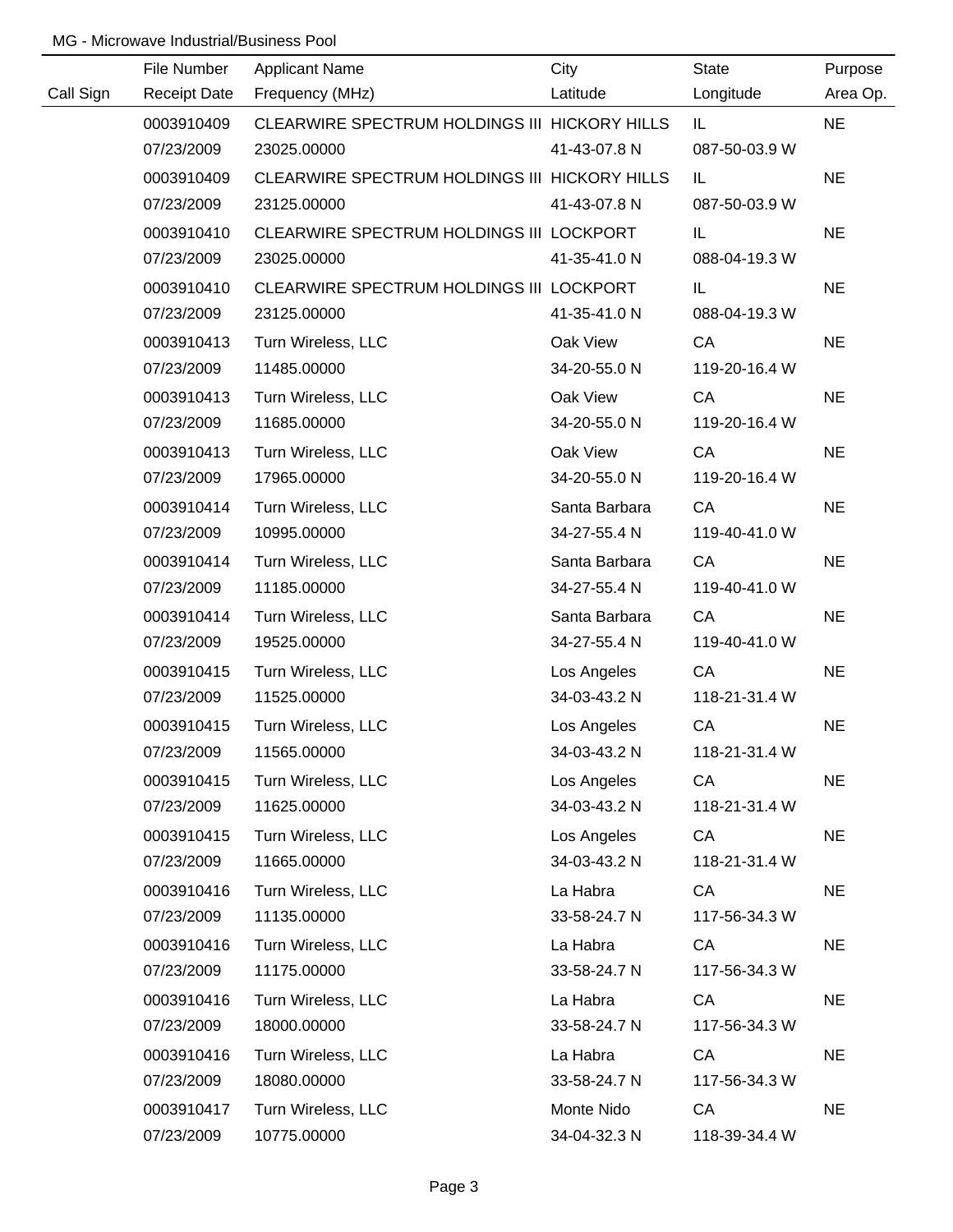|           | File Number         | <b>Applicant Name</b> | City                  | State         | Purpose   |
|-----------|---------------------|-----------------------|-----------------------|---------------|-----------|
| Call Sign | <b>Receipt Date</b> | Frequency (MHz)       | Latitude              | Longitude     | Area Op.  |
|           | 0003910417          | Turn Wireless, LLC    | Monte Nido            | CA            | <b>NE</b> |
|           | 07/23/2009          | 10855.00000           | 34-04-32.3 N          | 118-39-34.4 W |           |
|           | 0003910417          | Turn Wireless, LLC    | Monte Nido            | CA            | <b>NE</b> |
|           | 07/23/2009          | 11035.00000           | 34-04-32.3 N          | 118-39-34.4 W |           |
|           | 0003910417          | Turn Wireless, LLC    | Monte Nido            | CA            | <b>NE</b> |
|           | 07/23/2009          | 11075.00000           | 34-04-32.3 N          | 118-39-34.4 W |           |
|           | 0003910417          | Turn Wireless, LLC    | Monte Nido            | CA            | <b>NE</b> |
|           | 07/23/2009          | 11525.00000           | 34-04-32.3 N          | 118-39-34.4 W |           |
|           | 0003910417          | Turn Wireless, LLC    | Monte Nido            | CA            | <b>NE</b> |
|           | 07/23/2009          | 11685.00000           | 34-04-32.3 N          | 118-39-34.4 W |           |
|           | 0003910418          | Turn Wireless, LLC    | Los Angeles           | CA            | <b>NE</b> |
|           | 07/23/2009          | 11035.00000           | 34-19-46.8 N          | 118-36-00.2 W |           |
|           | 0003910418          | Turn Wireless, LLC    | Los Angeles           | CA            | <b>NE</b> |
|           | 07/23/2009          | 11185.00000           | 34-19-46.8 N          | 118-36-00.2 W |           |
|           | 0003910418          | Turn Wireless, LLC    | Los Angeles           | CA            | <b>NE</b> |
|           | 07/23/2009          | 17920.00000           | 34-19-46.8 N          | 118-36-00.2 W |           |
|           | 0003910419          | Turn Wireless, LLC    | Santa Paula           | CA            | <b>NE</b> |
|           | 07/23/2009          | 11645.00000           | 34-19-51.1 N          | 119-01-26.7 W |           |
|           | 0003910419          | Turn Wireless, LLC    | Santa Paula           | CA            | <b>NE</b> |
|           | 07/23/2009          | 11685.00000           | 34-19-51.1 N          | 119-01-26.7 W |           |
|           | 0003910420          | Turn Wireless, LLC    | <b>Thousand Oaks</b>  | CA            | <b>NE</b> |
|           | 07/23/2009          | 11155.00000           | 34-09-53.1 N          | 118-54-13.6 W |           |
|           | 0003910420          | Turn Wireless, LLC    | <b>Thousand Oaks</b>  | CA            | <b>NE</b> |
|           | 07/23/2009          | 11185.00000           | 34-09-53.1 N          | 118-54-13.6 W |           |
|           | 0003910420          | Turn Wireless, LLC    | <b>Thousand Oaks</b>  | CA            | <b>NE</b> |
|           | 07/23/2009          | 11265.00000           | 34-09-53.1 N          | 118-54-13.6 W |           |
|           | 0003910420          | Turn Wireless, LLC    | <b>Thousand Oaks</b>  | CA            | <b>NE</b> |
|           | 07/23/2009          | 11345.00000           | 34-09-53.1 N          | 118-54-13.6 W |           |
|           | 0003910421          | Turn Wireless, LLC    | Ventura               | CA            | <b>NE</b> |
|           | 07/23/2009          | 11155.00000           | 34-18-09.5 N          | 119-13-44.5 W |           |
|           | 0003910421          | Turn Wireless, LLC    | Ventura               | CA            | <b>NE</b> |
|           | 07/23/2009          | 11185.00000           | 34-18-09.5 N          | 119-13-44.5 W |           |
|           | 0003910421          | Turn Wireless, LLC    | Ventura               | CA            | <b>NE</b> |
|           | 07/23/2009          | 19525.00000           | 34-18-09.5 N          | 119-13-44.5 W |           |
|           | 0003910423          | Turn Wireless, LLC    | Gilman Hot Springs CA |               | <b>NE</b> |
|           | 07/23/2009          | 05974.85000           | 33-50-11.0 N          | 116-59-32.2 W |           |
|           | 0003910424          | Turn Wireless, LLC    | Carpinteria           | CA            | <b>NE</b> |
|           | 07/23/2009          | 17965.00000           | 34-23-47.9 N          | 119-31-11.7 W |           |